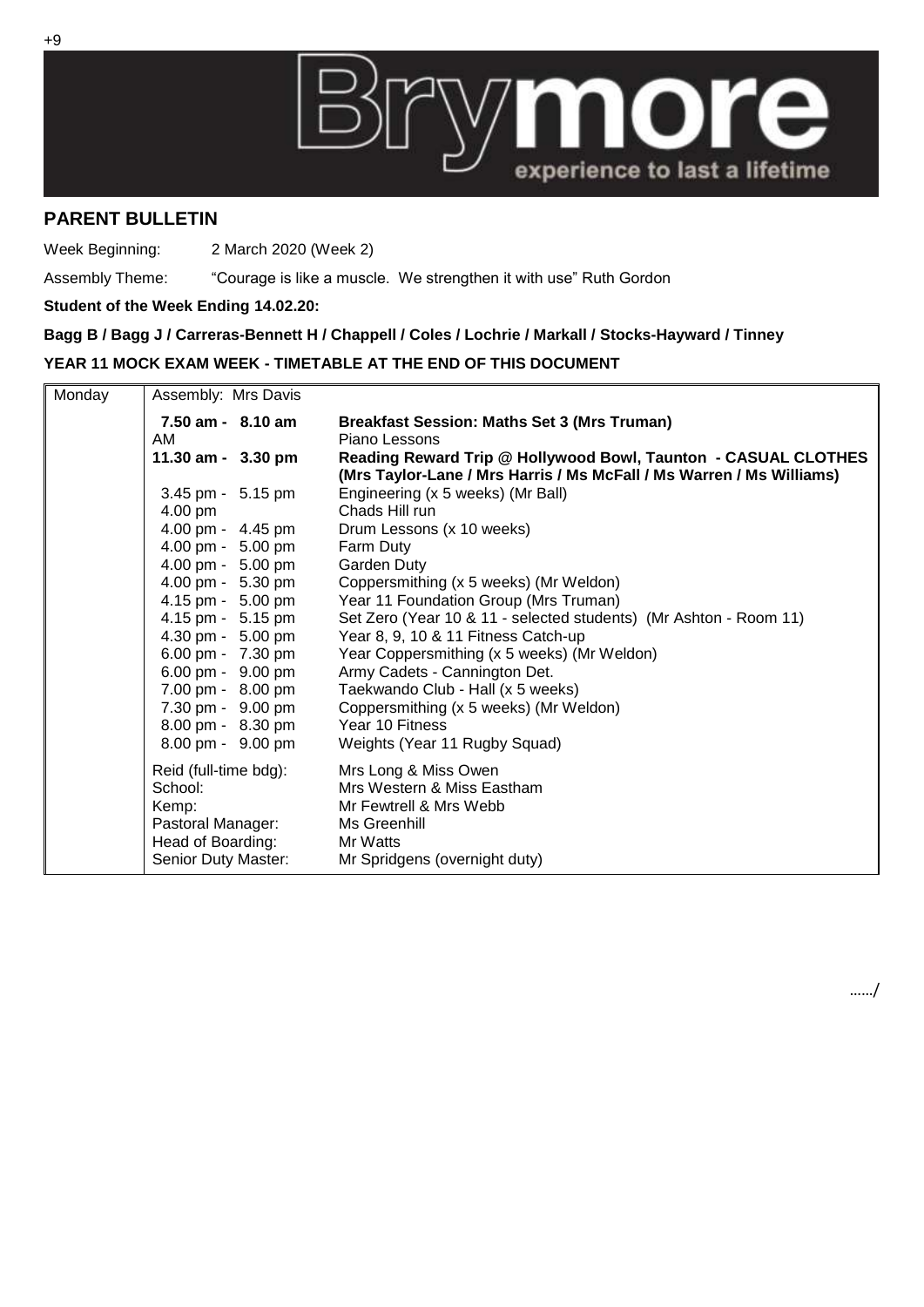| Tuesday   | Tutorial                         |                                                               |
|-----------|----------------------------------|---------------------------------------------------------------|
|           | 7.50 am - 8.10 am                | <b>Breakfast Session: Maths Set 2 (Mrs Truman)</b>            |
|           | 1.15 pm - 1.45 pm                | <b>School Council (Meeting Room)</b>                          |
|           | 3.45 pm - 5.15 pm                | Tool Making/Engineering (x 5 weeks) (Mr Ball)                 |
|           | 4.00 pm                          | Chads Hill run                                                |
|           | 4.00 pm - 4.45 pm                | Guitar/Drum Lessons (x 10 weeks)                              |
|           | 4.00 pm - 5.00 pm                | Farm Duty                                                     |
|           | 4.00 pm - 5.00 pm                | Year 9 Rugby                                                  |
|           | 4.00 pm - 5.00 pm                | Plot Summary Club for boys with plots (Mr Willcocks)          |
|           | 4.00 pm - 5.30 pm                | Sheet Metal Work (x 5 weeks (Mr Weldon)                       |
|           | 4.30 pm - 5.00 pm                | Year 8 Fitness                                                |
|           | 5.00 pm - 8.00 pm                | <b>PARENT INFORMATION - Richard Huish Open Event</b>          |
|           | 5.15 pm - 6.00 pm                | Wood Carving (x 5 weeks) (Mr Ball)                            |
|           | 6.00 pm - 7.30 pm                | Sheet Metal Work (x 5 weeks (Mr Weldon)                       |
|           | 6.15 pm - 7.15 pm                | Targeted Year 11 Higher Intervention Maths (By invite only) - |
|           |                                  | Room 10 (Mrs Truman)                                          |
|           | 7.30 pm - 9.00 pm                | Sheet Metal Work (x 5 weeks (Mr Weldon)                       |
|           | 7.30 pm - 8.15 pm                | Lego Club - Kemp House (Mrs Webb)                             |
|           | 8.00 pm - 8.30 pm                | Year 11 Fitness                                               |
|           | 8.00 pm - 9.00 pm                | Weights (Year 10 Rugby Squad)                                 |
|           | Reid (full-time bdg):            | Mrs Long & Miss Owen                                          |
|           | School:                          | Mrs Western & Miss Eastham                                    |
|           | Kemp:                            | Mr Fewtrell & Mrs Webb                                        |
|           | Pastoral Manager:                | Ms Greenhill                                                  |
|           | Head of Boarding:                | (Day) Mr Watts                                                |
|           | Senior Duty Master:              | Mr Spridgens                                                  |
| Wednesday | <b>WORLD BOOK DAY</b>            |                                                               |
|           | Assembly: Mr Winter              |                                                               |
|           | 7.50 am - 8.10 am                | <b>Breakfast Session: Maths Set 2 (Mrs Truman)</b>            |
|           | 3.00 pm                          | Rugby: Year 11 -v- Richard Huish (Home)                       |
|           | 3.15 pm                          | <b>Cross Country Quantock Relays @ Lydeard Hill</b>           |
|           | 3.45 pm - 5.15 pm                | Archery (x 5 weeks) (Mr Ball)                                 |
|           | 4.00 pm                          | Chads Hill run                                                |
|           | 4.00 pm - 5.00 pm                | Farm Duty                                                     |
|           | 4.00 pm - 5.00 pm                | Garden Duty                                                   |
|           | 4.00 pm - 5.00 pm                | Year 7 & 8 Rugby                                              |
|           | 4.00 pm - 5.30 pm                | Blacksmithing (x 5 weeks (Mr Weldon)                          |
|           | 4.30 pm                          | Guitar Lessons (x 10 weeks)                                   |
|           | 4.30 pm - 5.00 pm                | Year 9 Fitness                                                |
|           | 6.00 pm - 7.30 pm                | Blacksmithing (x 5 weeks (Mr Weldon)                          |
|           | 7.15 pm - 8.00 pm                | Games - Reid House (Mrs Edwards)                              |
|           | 7.30 pm - 8.30 pm                | Young Farmers Club - LRC<br><b>Subject TBC</b><br>$\bullet$   |
|           | 7.30 pm - 9.00 pm                | Blacksmithing (x 5 weeks (Mr Weldon)                          |
|           | 7.30 pm - 9.00 pm                | Weights (Year 10&11 Rugby Squad)                              |
|           | 7.45 pm - 8.30 pm                | Athletics - MUGA (Invite Only)                                |
|           |                                  |                                                               |
|           | Reid (full-time bdg):<br>School: | Mrs Long & Ms Warren<br>Mrs Western & Miss Eastham            |
|           | Kemp:                            | Mr Fewtrell & Mrs Webb                                        |
|           | Pastoral Manager:                | Ms Greenhill                                                  |
|           | Head of Boarding:                | Mr Watts                                                      |
|           | Senior Duty Master:              | Mr Spridgens                                                  |
|           |                                  |                                                               |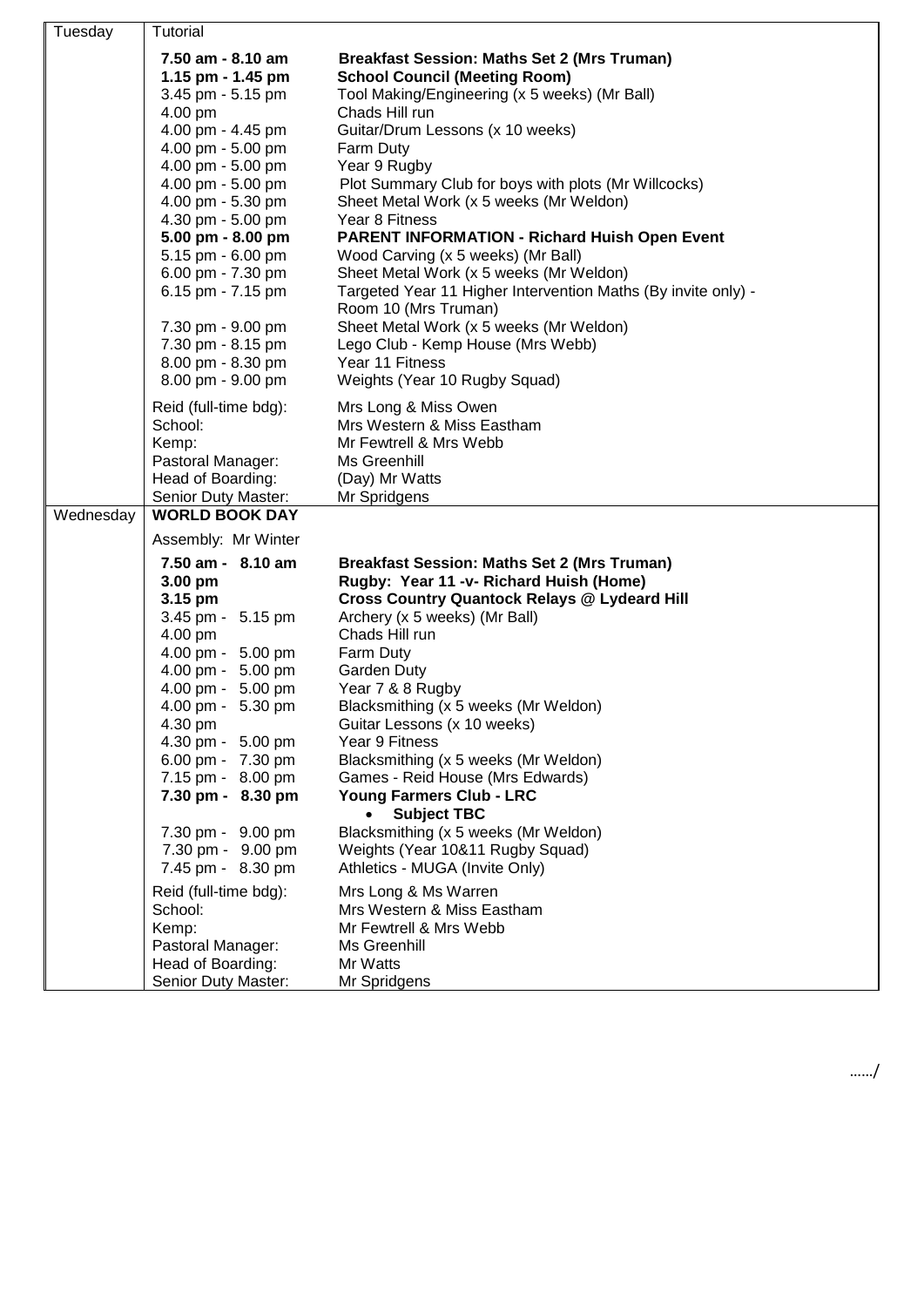| Thursday | <b>Tutorial</b>              |                                                                                                                                     |  |  |
|----------|------------------------------|-------------------------------------------------------------------------------------------------------------------------------------|--|--|
|          | <b>ALL DAY</b>               | Year 9 History Trip to Science & National Portrait Museum, London<br>(Miss Owen / Ms Carter / Mrs Legg)                             |  |  |
|          | 7.50 am - 8.10 am            | <b>Breakfast Session: Maths Set 1 (Mrs Truman)</b>                                                                                  |  |  |
|          | 3.45 pm - 5.00 pm            | Cooking Club (x 5 weeks (Mrs Western)                                                                                               |  |  |
|          | 3.45 pm - 5.15 pm            | Woodwork (x 5 weeks (Mr Ball)                                                                                                       |  |  |
|          | 4.00 pm                      | Chads Hill run                                                                                                                      |  |  |
|          | 4.00 pm - 5.00 pm            | Farm Duty                                                                                                                           |  |  |
|          | 4.00 pm - 5.00 pm            | Garden Duty                                                                                                                         |  |  |
|          | 4.00 pm - 5.00 pm            | Year 10 & 11 Rugby                                                                                                                  |  |  |
|          | 4.00 pm - 5.00 pm            | All Years Hockey - MUGA                                                                                                             |  |  |
|          | 4.00 pm - 5.00 pm            | Sewing Club (x 4 weeks) (Ms Briggs)                                                                                                 |  |  |
|          | 4.15 pm - 5.00 pm<br>6.00 pm | Maths Lead Learners (Years 7, 8 & 9 - Invite Only) (Mrs Truman)<br><b>INFORMATION FOR PARENTS:</b>                                  |  |  |
|          |                              | Open Evening: Bridgwater & Taunton College - Apprenticeship Focus,                                                                  |  |  |
|          |                              | <b>Taunton Campus</b>                                                                                                               |  |  |
|          | 6.00 pm - 7.00 pm            | Green Woodworking (x 4 weeks) (Mr Weldon)                                                                                           |  |  |
|          | 6.00 pm - 9.00 pm            | Army Cadets - Cannington Det                                                                                                        |  |  |
|          | 6.15 pm - 7.15 pm            | Year 11 Walk & Talk Maths Mock - Mr Ashton / Mrs Truman (Hall)                                                                      |  |  |
|          | 7.15 pm - 8.00 pm            | Air Hockey and PS4 Free play - School House (Miss Eastham)                                                                          |  |  |
|          | 7.30 pm - 8.00 pm            | Football - MUGA                                                                                                                     |  |  |
|          | 7.40 pm - 9.00 pm            | Circuits (Year 10 & 11 Rugby Squad)                                                                                                 |  |  |
|          | 8.00 pm - 9.00 pm            | Weights (Invite Only)                                                                                                               |  |  |
|          | 8.30 pm                      | Year 7 Book Night                                                                                                                   |  |  |
|          | Reid (full-time bdg):        | Mrs Long & Miss Owen                                                                                                                |  |  |
|          | School:                      | Mrs Western & Miss Eastham                                                                                                          |  |  |
|          | Kemp:                        | Mr Fewtrell & Mrs Webb                                                                                                              |  |  |
|          | Pastoral Manager:            | Ms Greenhill                                                                                                                        |  |  |
|          | Duty Master:                 | Mr Ashton                                                                                                                           |  |  |
|          | Head of Boarding:            | Mr Watts                                                                                                                            |  |  |
|          | Senior Duty Master:          | Mr Spridgens                                                                                                                        |  |  |
| Friday   | Assembly: Mr Thomas          |                                                                                                                                     |  |  |
|          |                              |                                                                                                                                     |  |  |
|          | <b>ALL DAY</b>               | Selected Year 10 Students Oxford Masterclass for the More Able and<br>Ambitious, Oxford - (Mrs Davis / Miss Bradford / Mr Fewtrell) |  |  |
|          | 7.50 am - 8.10 am            | <b>Breakfast Session: Maths Set 1 (Mrs Truman)</b>                                                                                  |  |  |
|          |                              |                                                                                                                                     |  |  |
|          | Reid (full-time bdg):        | Mrs Long                                                                                                                            |  |  |
|          | School:                      | Mrs Western & Miss Eastham                                                                                                          |  |  |
|          | Kemp:                        | Mr Fewtrell & Mrs Webb                                                                                                              |  |  |
|          | <b>Activities Tutor:</b>     | Mr Blake                                                                                                                            |  |  |
|          | Head of Boarding:            | Mr Watts                                                                                                                            |  |  |
| Saturday | 10.30 am - 3.00 pm           | <b>Lambing Day (FoBSA providing refreshments)</b>                                                                                   |  |  |
|          | Reid (full-time bdg):        | Mrs Long                                                                                                                            |  |  |
|          | <b>Weekend Support:</b>      | Mrs Western                                                                                                                         |  |  |
|          | Pastoral Manager:            | Ms Greenhill                                                                                                                        |  |  |
|          | Senior Duty Master:          | Mr Spridgens                                                                                                                        |  |  |
|          | Matron:                      | Mrs Webb                                                                                                                            |  |  |
|          | <b>SLT Member:</b>           | Mr Watts (on call by telephone)                                                                                                     |  |  |
| Sunday   | Reid (full-time bdg):        | Mrs Long                                                                                                                            |  |  |
|          | School:                      | (From 6.00 pm) Mrs Western                                                                                                          |  |  |
|          | Kemp:                        | (From 6.00 pm) Mr Fewtrell                                                                                                          |  |  |
|          | <b>Weekend Support:</b>      | Mrs Western                                                                                                                         |  |  |
|          | Sunday Duty:                 | Miss Eastham                                                                                                                        |  |  |
|          | Senior Duty Master:          | Mr Spridgens                                                                                                                        |  |  |
|          | <b>SLT Member:</b>           | Mr Watts (on call by telephone)                                                                                                     |  |  |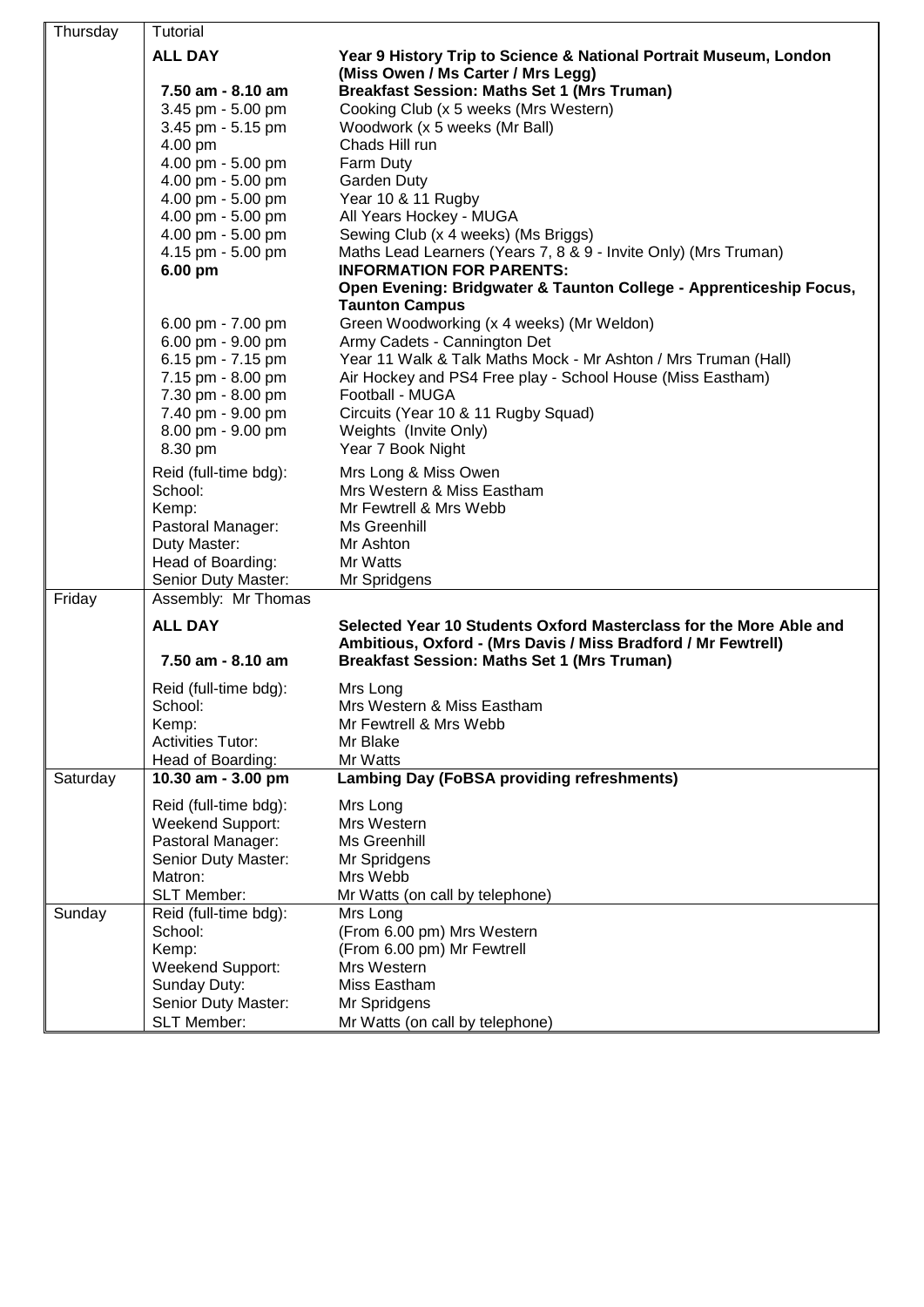| March Mocks<br>First week          |                                                                                                              |                                                                                                                                |                                                                                      |                                                                                                                                            |                                                                              |
|------------------------------------|--------------------------------------------------------------------------------------------------------------|--------------------------------------------------------------------------------------------------------------------------------|--------------------------------------------------------------------------------------|--------------------------------------------------------------------------------------------------------------------------------------------|------------------------------------------------------------------------------|
| Week<br>2                          | Mon                                                                                                          | <b>Tues</b>                                                                                                                    | Weds                                                                                 | <b>Thurs</b>                                                                                                                               | Fri                                                                          |
|                                    | 2 <sup>nd</sup>                                                                                              | 3 <sup>rd</sup>                                                                                                                | 4 <sup>th</sup>                                                                      | 5 <sup>th</sup>                                                                                                                            | 6 <sup>th</sup>                                                              |
| Period<br>Period<br>$\overline{2}$ | Start 9.15am<br>DT<br>2 hours<br>+30mins<br>2 hours 30mins                                                   | Start 9am<br><b>Science</b><br>1 hour 10 mins<br>Biology<br>+18mins<br>1 hour 10 mins<br>Chemistry<br>+18mins<br>2 hour 56mins | Start 9.15am<br>Maths<br>P <sub>1</sub><br>1 hour 30mins<br>+23mins<br>1 hour 53mins | Start 9am<br>English<br>Lang p1<br>1 hour 45mins<br>+25mins<br>2hours 11mins<br>(*Boys entitled to<br>a reader= +41mins)<br>2 hours 26mins | Start 9.15am<br>Geography<br>P1<br>1 hour 30mins<br>+23mins<br>1 hour 53mins |
| <b>Break</b>                       |                                                                                                              |                                                                                                                                |                                                                                      |                                                                                                                                            |                                                                              |
| Period<br>$\overline{3}$           |                                                                                                              |                                                                                                                                |                                                                                      |                                                                                                                                            | Year 11<br>retakes<br>Landbased                                              |
| Period<br>4                        |                                                                                                              |                                                                                                                                |                                                                                      |                                                                                                                                            | synoptic<br>theory<br>session                                                |
| unch.                              | <b>Early lunch</b><br>1pm                                                                                    |                                                                                                                                |                                                                                      |                                                                                                                                            |                                                                              |
| Period<br>5<br>Period<br>6         | Start 1.45pm<br><b>Business</b><br>studies<br>P <sub>1</sub><br>1 hour 30mins<br>$+23$ mins<br>1 hour 53mins | Start 2pm<br>History p1<br>1 hour 15mins<br>$+19$ mins<br>1 hour 34mins                                                        | Start 2pm<br><b>Science</b><br>1 hour 10 mins<br>Physics<br>+18mins<br>1 hour 28mins |                                                                                                                                            | Year 11<br>retakes<br>Landbased<br>synoptic<br>theory<br>session             |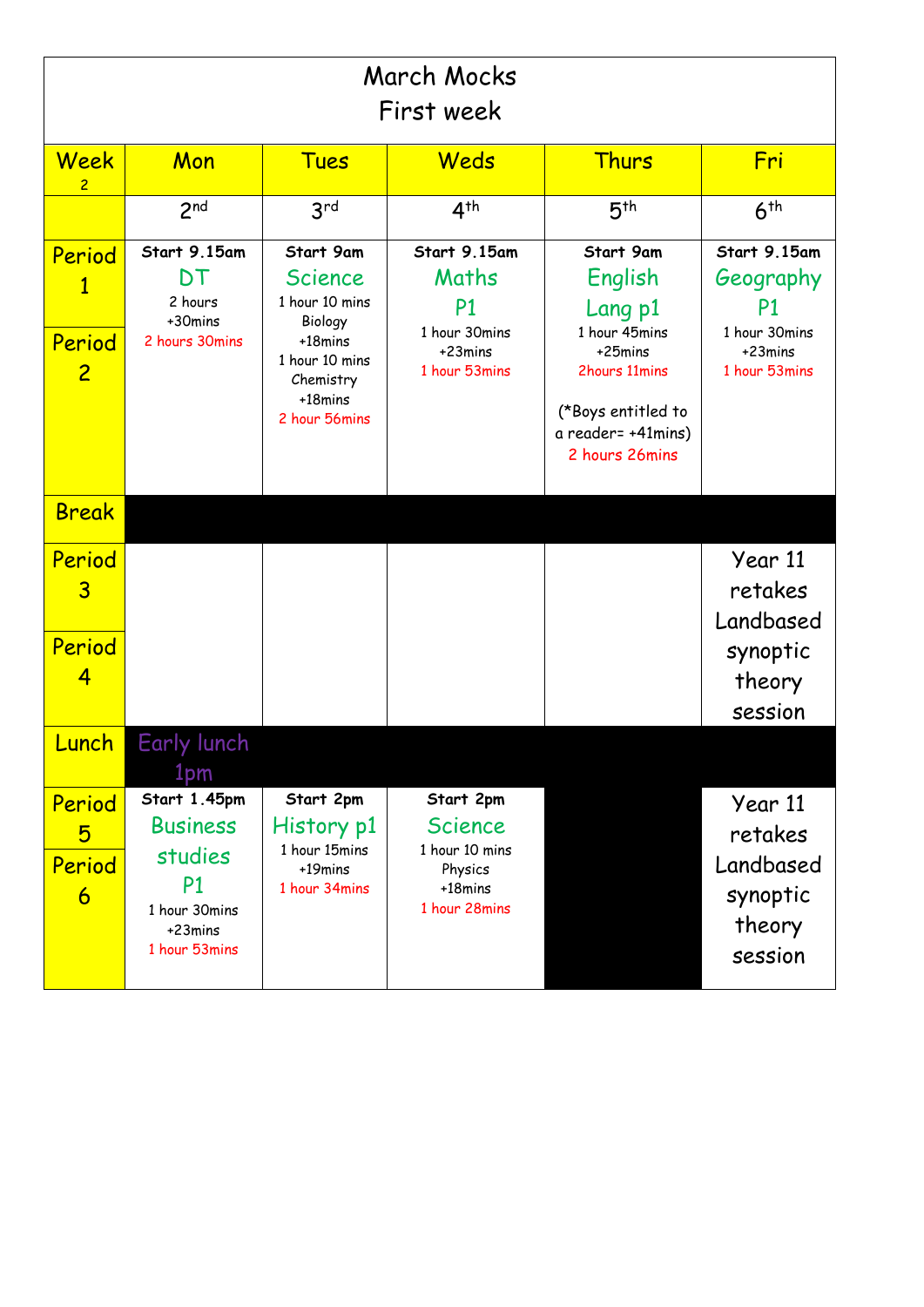| March Mocks<br>Second Week                           |                                                                                    |                                                                                          |                                                                                                                            |                                                                                            |                                                                                      |
|------------------------------------------------------|------------------------------------------------------------------------------------|------------------------------------------------------------------------------------------|----------------------------------------------------------------------------------------------------------------------------|--------------------------------------------------------------------------------------------|--------------------------------------------------------------------------------------|
| Week                                                 | Mon                                                                                | <b>Tues</b>                                                                              | Weds                                                                                                                       | <b>Thurs</b>                                                                               | Fri                                                                                  |
|                                                      | 9 <sup>th</sup>                                                                    | 10 <sup>th</sup>                                                                         | $11^{th}$                                                                                                                  | $12^{th}$                                                                                  | 13 <sup>th</sup>                                                                     |
| Period<br>1<br>Period<br>$\overline{2}$              | Start 9.15am<br><b>History</b><br>p2<br>1 hour 45mins<br>+26mins<br>2 hours 11mins | Start 9am<br>English Lit<br>p1<br>1 hour 45mins<br>+25mins<br>2hours 11mins              | Start 9.15am<br>Science<br>1 hour 10 mins<br>Chemistry<br>+18mins<br>1 hour 10 mins<br>Physics<br>+18mins<br>2 hour 56mins | Start 9am<br>English Lit p2<br>2hour 15mins<br>+34mins<br>2hours 49mins                    | Start 9.15am<br>Maths<br>P <sub>2</sub><br>1 hour 30mins<br>+23mins<br>1 hour 53mins |
| <b>Break</b>                                         |                                                                                    |                                                                                          |                                                                                                                            |                                                                                            |                                                                                      |
| Period<br>$\overline{3}$<br>Period<br>$\overline{4}$ | Year 10 &<br>11 retakes<br>synoptic<br>practical all<br>day                        |                                                                                          |                                                                                                                            |                                                                                            | Landbased<br>focus<br>session                                                        |
| Lunch                                                |                                                                                    | Early<br>lunch 1pm                                                                       |                                                                                                                            | Early lunch<br>lpm                                                                         |                                                                                      |
| Period<br>5<br>Period<br>6                           |                                                                                    | Start 1.45pm<br>Geography<br>P <sub>2</sub><br>1 hour 30mins<br>+23mins<br>1 hour 53mins | Start 2pm<br>Science<br>1 hour 10 mins<br>Biology<br>+18mins<br>1 hour 28mins                                              | Start 1.45pm<br><b>Business</b><br>studies p2<br>1 hour 30mins<br>+23mins<br>1 hour 53mins | Landbased<br>Focus<br>Session                                                        |